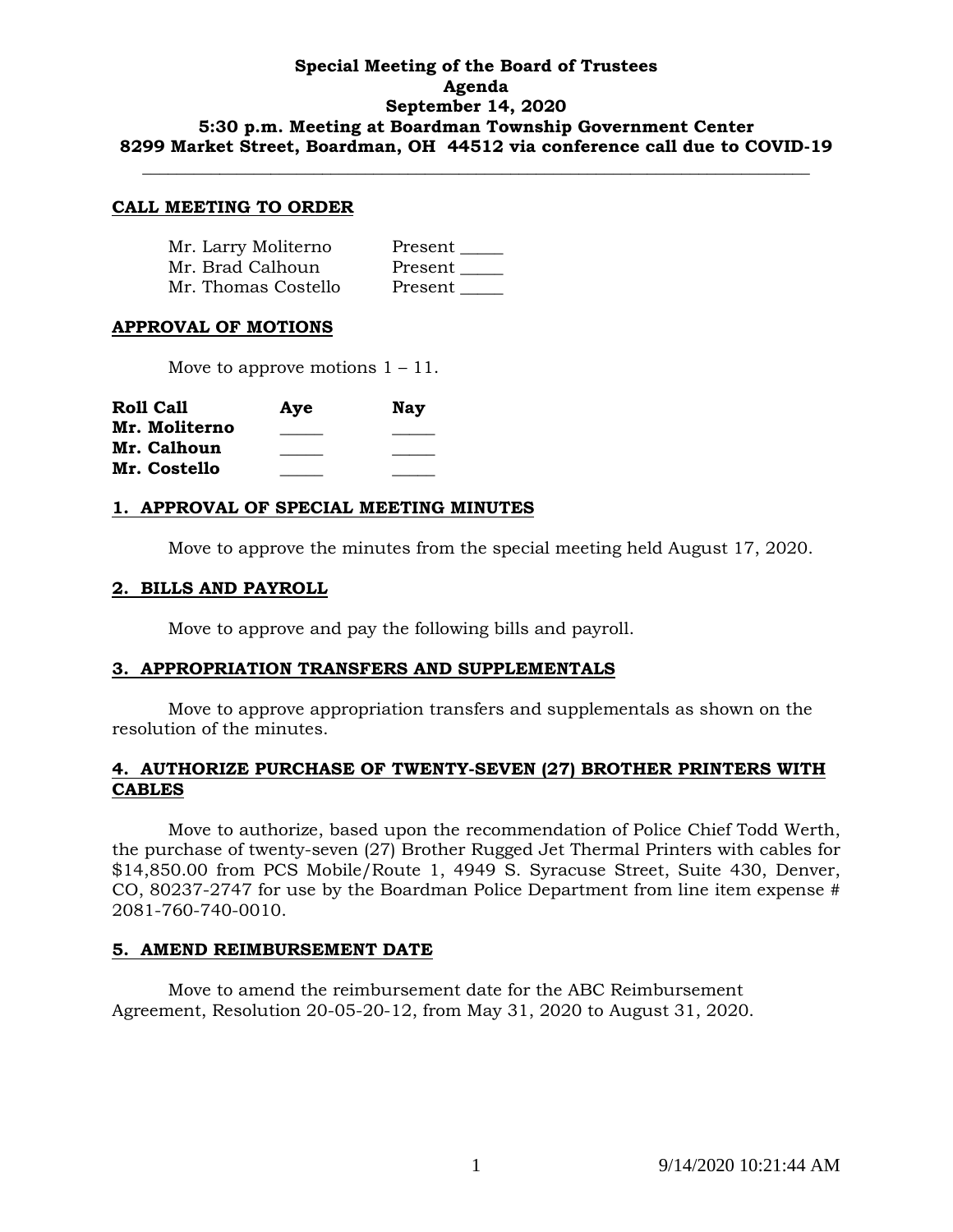# **6. AUTHORIZE PURCHASE OF MESSAGE BOARD AND SPEED TRAILER**

Move to authorize, based on the recommendation of Police Chief Todd Werth, the purchase of a mobile Message Board and Speed Trailer in the amount of \$15,735.00 from All Traffic Solutions from a line item expense number determined by the Fiscal Office as a COVID-19 related expense that will be submitted as a reimbursement from the CARES Act.

# **7. AUTHORIZE PURCHASE OF NINE (9) GETAC S410 LAPTOPS WITH EXTENDED WARRANTY**

Move to authorize, based upon the recommendation of Police Chief Todd Werth, the purchase of nine (9) Getac S410 laptops with extended warranty for \$26,928.00 from PCS Mobile/Route 1, 4949 S. Syracuse Street, Suite 430, Denver, CO, 80237-2747 from a line item expense number to be determined by the Fiscal Office as a COVID-19 related expense that will be submitted as a reimbursement from the CARES Act.

### **8. ADOPT RESOLUTION FOR BOARDMAN TOWNSHIP TRUSTEES ACTING AS BOARDMAN TOWNSHIP LAND REUTILIZATION PROGRAM TO TRANSFER LOT NO. 2 IN THE KOZIORYNSKY PLAT #1 TO BOARDMAN TOWNSHIP TRUSTEES**

Move that Board of Trustees acting as Boardman Township Land Reutilization Program transfer property known as Lot No.2 in the Koziorynsky Plat #1 to the Board of Boardman Township Trustees, based upon the recommendation of Marilyn Sferra Kenner, P.E., Road Superintendent/Land Bank Manager. The subject property is in a Zone B Flood Zone and according to the current Boardman Township Land Reutilization Protocols, this property should remain as green space.

### **9. ADOPT RESOLUTION: AMEND THE BOARDMAN TOWNSHIP ZONING RESOLUTION AND MAP**

Move to adopt, based upon the recommendation of Director of Zoning and Development Krista Beniston, the Resolution attached to the minutes to initiate text and map amendments to the Boardman Township Zoning Resolution, effective October 9, 2019. This project included multiple public meetings, a community survey, and numerous stakeholder meetings to provide robust community engagement.

# **10. AUTHORIZE PURCHASE OF LUCAS CHEST COMPRESSION SYSTEMS**

Move to authorize, based on the recommendation of Fire Chief Mark Pitzer, the purchase of three Lucas v3.1 Chest Compression Systems, three McGrath Mac EMS Video Laryngoscopes startup disposable supplies, and a four year Maintenance Package from Stryker Emergency Care Division, at a cost of \$68,666.77 from a line item expense number to be determined by the Fiscal Office. These COVID-19 related expenses will be submitted to the CARES Act for reimbursement.

#### **11. PURCHASE OF DISPOSABLE MASKS**

Move to authorize, based on the recommendation of Township Administrator Jason Loree, the purchase of disposable masks from ORR Safety, 11601 Interchange Drive, Louisville, KY for a cost of \$49,940.00 from a line item expense number to be determined by the Fiscal Office as a COVID-19related expense that will be submitted to the CARES Act for reimbursement.